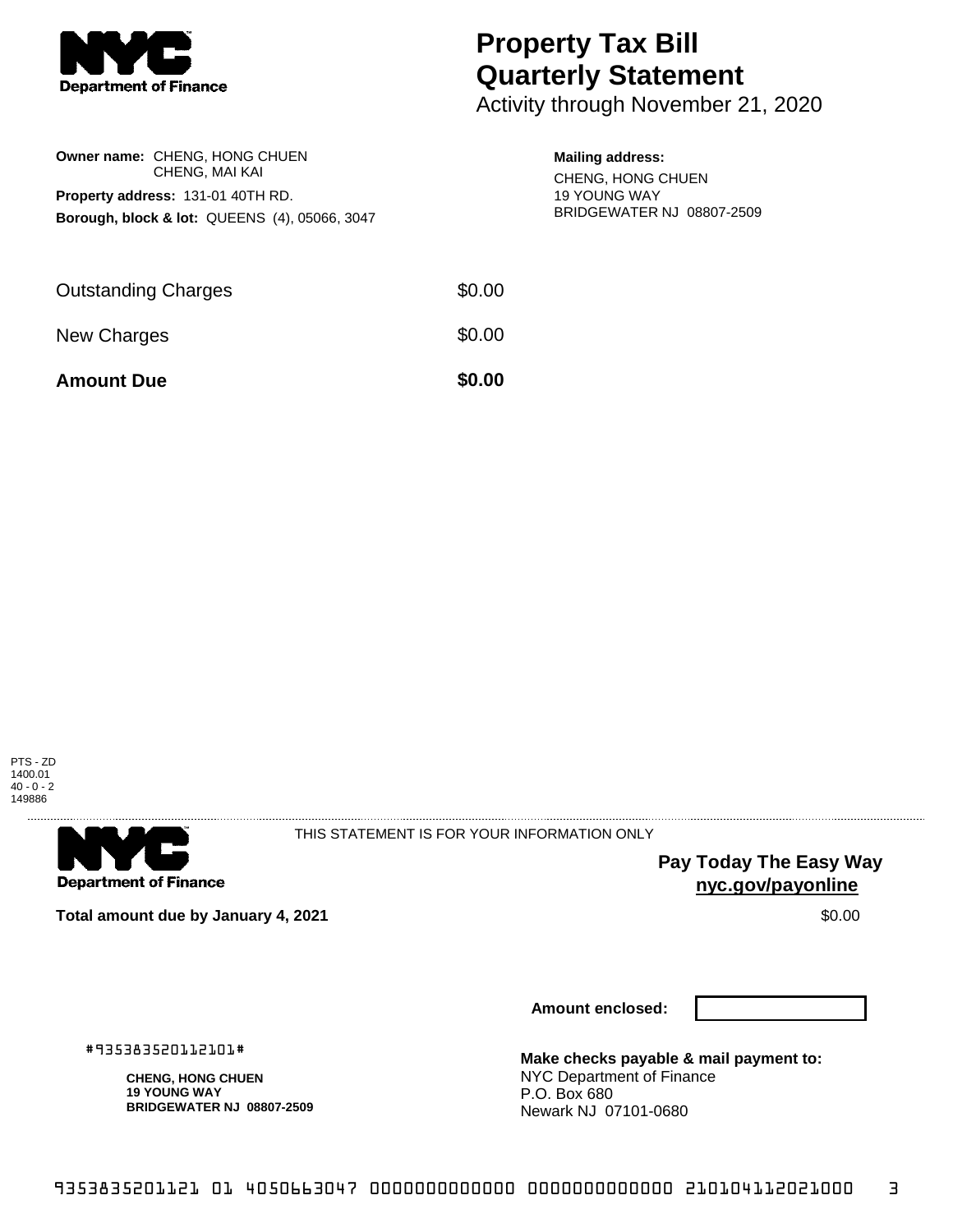

| <b>Previous Charges</b>                                        |                          |                          | Amount                                  |
|----------------------------------------------------------------|--------------------------|--------------------------|-----------------------------------------|
| Total previous charges including interest and payments         |                          |                          | \$0.00                                  |
| <b>Current Charges</b>                                         | <b>Activity Date</b>     | Due Date                 | <b>Amount</b>                           |
| Finance-Property Tax<br><b>Adopted Tax Rate</b><br>Payment     | 09/28/2020               | 01/01/2021               | \$2,146.61<br>$$-70.92$<br>$$-2,146.61$ |
| Payment Adjusted<br><b>Total current charges</b>               | 01/01/2021               |                          | \$70.92<br>\$0.00                       |
| <b>Tax Year Charges Remaining</b>                              | <b>Activity Date</b>     | <b>Due Date</b>          | <b>Amount</b>                           |
| <b>Finance-Property Tax</b><br><b>Adopted Tax Rate</b>         |                          | 04/01/2021               | \$2,146.61<br>$$-70.92$                 |
| <b>Early Payment Discount</b><br><b>Early Payment Discount</b> |                          | 04/01/2021<br>04/01/2021 | $$-21.25$<br>\$0.47                     |
| Payment<br>Payment Adjusted                                    | 09/28/2020<br>01/01/2021 |                          | $$-2,125.36$<br>\$70.45                 |
| Total tax year charges remaining                               |                          |                          | \$0.00                                  |
| <b>Overpayments/Credits</b>                                    | <b>Activity Date</b>     | <b>Due Date</b>          | Amount                                  |
| <b>Credit Balance</b>                                          |                          | 10/01/2020               | $$-141.37$                              |
|                                                                |                          |                          | .                                       |

**Total overpayments/credits remaining on account \$141.37**

You must apply for a refund or a transfer of credits resulting from overpayments within six years of the date of **the overpayment or credit. Please note that overpayments and credits are automatically applied to unpaid taxes.**

## **Home banking payment instructions:**

- 1. **Log** into your bank or online bill pay website.
- 2. **Add** the new payee: NYC DOF Property Tax. Enter your account number, which is your boro, block and lot, as it appears here: 4-05066-3047 . You may also need to enter the address for the Department of Finance. The address is P.O. Box 680, Newark NJ 07101-0680.
- 3. **Schedule** your online payment using your checking or savings account.

## **Did Your Mailing Address Change?** If so, please visit us at **nyc.gov/changemailingaddress** or call **311.**

When you provide a check as payment, you authorize us either to use information from your check to make a one-time electronic fund transfer from your account or to process the payment as a check transaction.